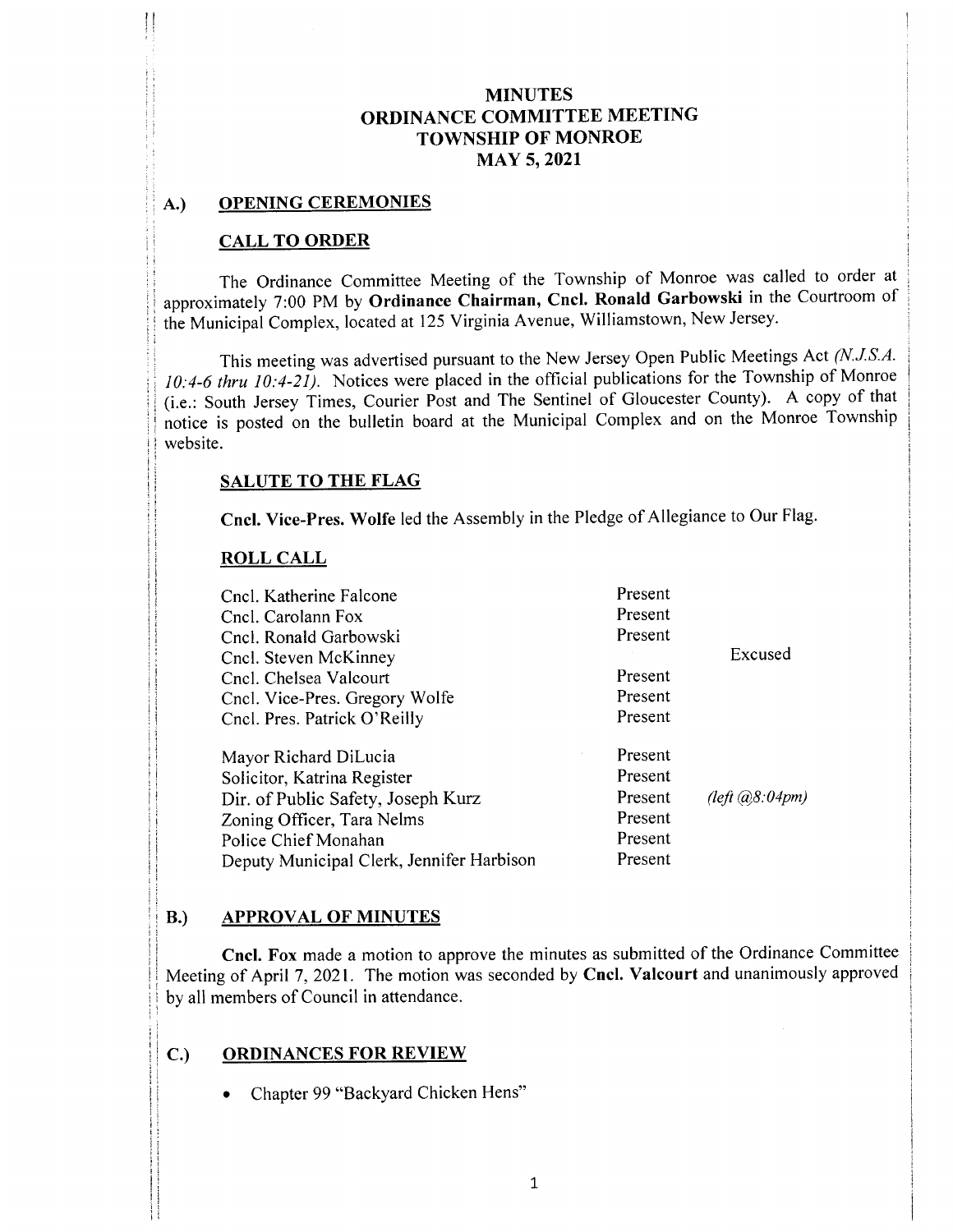### C.) ORDINANCES FOR REVIEW (cont'd)

Solicitor, Mrs. Register explained, she had included in this evening's agenda the proposed changes that she and Municipal Clerk, Aileen Chiselko had begun to work on, also included is the email from the Zoning Officer, Tara Nelms with some concerns that Council will need to address along with <sup>a</sup> list of recommendations from the Chicken Advisory Board. Zoning Officer, Tara Nelms addressed Council to express her concerns with the proposed Ordinance, suggesting to look at the Ordinance from the land use side as opposed to from the chicken/ hen side. She explained, if someone would be permitted by zone to have poultry on their property, they have to have their building fifty feet from any property line and one hundred feet from any street and if their neighbor has an undersized lot and is not permitted to have chickens by zone but can become part of the pilot program, they can have their coop five feet from the property line. Mrs. Nelms said, she can foresee this situation being <sup>a</sup> potential neighbor dispute and asked Council if they wanted to revisit the Land Use Ordinance, where it references poultry. Cncl. Pres. O'Reilly asked what is meant by poultry in the current Land Use Ordinance, to which Mrs. Nelms explained. Mrs. Nelms suggested, possibly adjusting the Land Use Ordinance to meet the Backyard Chicken Hen Ordinance in the middle. <sup>A</sup> discussion followed regarding both the Land Use Ordinance and the Backyard Chicken Hen Ordinance and how they overlap. Troy from the Chicken Advisory Board, explained why they created the Backyard Chicken Hen Ordinance and why it was kept separate from the already existing codes that reference poultry. Cncl. Garbowski suggested, working through and cleaning up the Backyard Chicken Hen Ordinance and then adjusting the Land Use Ordinance to mirror the requirements of the Backyard Chicken Hen program, so there are no conflicts. Mrs. Nelms stated, if for any reason the Chicken Advisory Committee folded, she would like to see enforcement fall under the Board of Health as opposed to the Zoning Board. Patrick McDevitt discussed the Backyard Chicken Committee's recommendations to the proposed Backyard Chicken Hen Ordinance as it comes out of the pilot program. A discussion ensued regarding the Committee's recommendations and the proposed Ordinance. Cncl. Vice-Pres. Wolfe made a motion to move forward the Draft Ordinance regarding Chapter 99 " Backyard Chicken Hens" for First Reading at the Regular Council Meeting of May 10, 2021. The motion was seconded by Cncl. Pres. O'Reilly and unanimously approved by all members of Council in attendance.

### Chapter 175-161.6 "Land Management" RG-C Regional Growth Commercial **District**

Zoning Officer, Mrs. Nelms explained in the commercial districts, there is <sup>a</sup> Pinelands and <sup>a</sup> Non- Pinelands Commercial district. The Regional Growth Commercial and the Rural Development Commercial are both Pinelands Commercial districts; however, in the flowcharts the RG-C has no single- family dwelling setbacks to reference. She explained, if <sup>a</sup> resident wants to build an accessory building and needs to know how far from a property line they can be, there is nothing to reference, which then triggers the need for a variance and in the Non-Residential districts, it states that any preexisting dwelling with <sup>a</sup> certificate of occupancy is considered <sup>a</sup> conforming use and can defer to the R2. After speaking with the Planner and reviewing the Zoning map, Mrs. Nelms suggested including the statement, "residential uses in the RG-C Zoning District, for which a valid certificate of occupancy has been issued, shall be considered <sup>a</sup> conforming use and subject to the Schedule of Limitations for similar uses in the RG-PR Zoning District". She explained, by adding this statement, it will alleviate the need for almost everyone located on the Black Horse Pike with a pre-existing dwelling who wants to build any accessory building over the shred threshold of having to apply for <sup>a</sup> use variance. Cncl. Vice-Pres. Wolfe made a motion to move forward the Draft Ordinance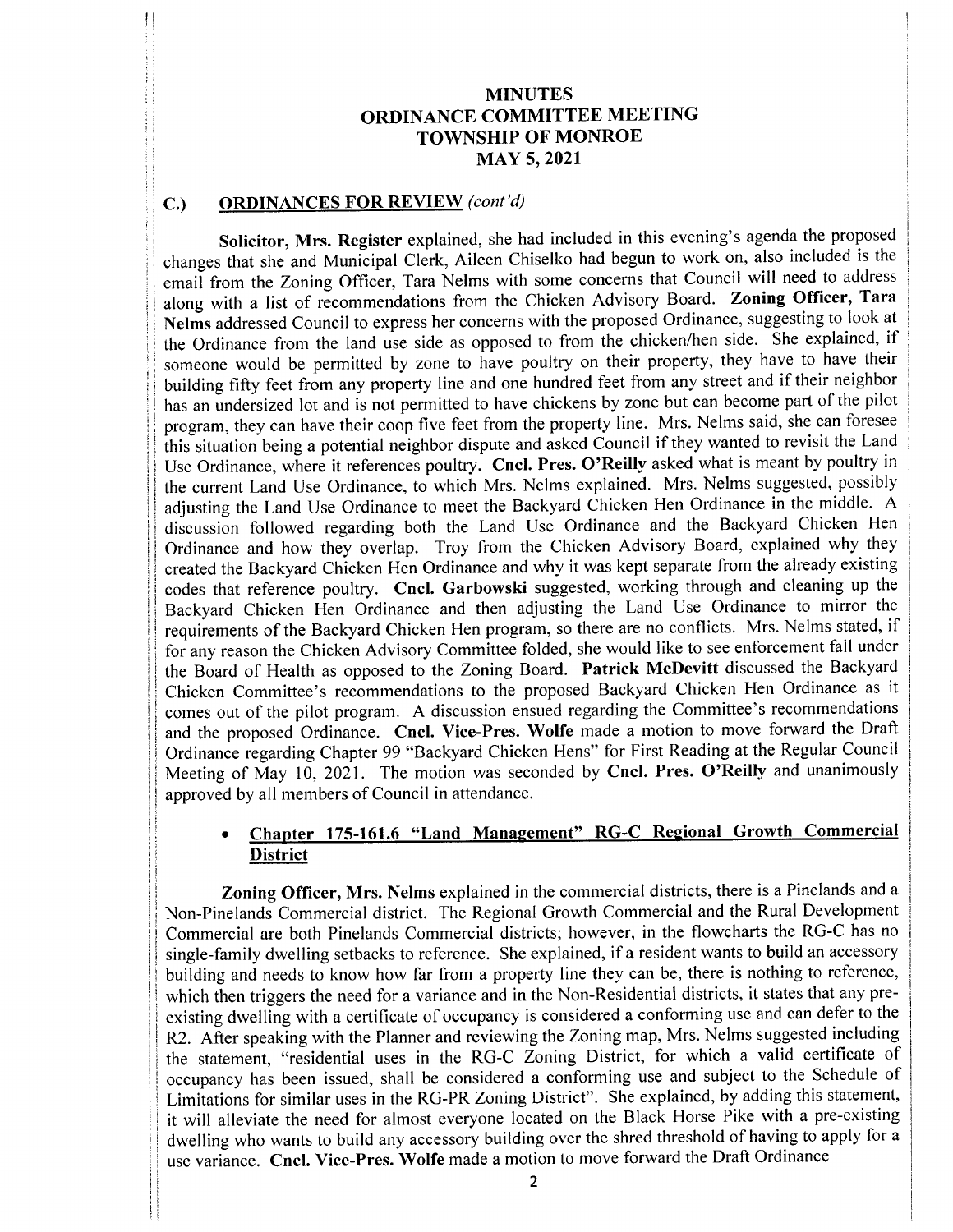#### C.) ORDINANCES FOR REVIEW (cont'd)

regarding Chapter 175-161.6 "Land Management" RG-C Regional Growth Commercial District for First Reading at the Regular Council Meeting of May 10, 2021 pending Planning Board approval. The motion was seconded by Cncl. Fox and unanimously approved by all members of Council in attendance.

## Chapter 175-138 "Land Management" - Storage of Recreational Vehicles

Solicitor Register explained that this Draft Ordinance is merely <sup>a</sup> follow up from the previous Ordinance Committee Meeting where the changes were made, with the addition of the utility trailer and a total of two travel trailers. Cncl. Vice-Pres. Wolfe made a motion to move forward the Draft Ordinance regarding Chapter 175- 138 " Land Management" — Storage of Recreational Vehicles for First Reading at the Regular Council Meeting of May 10, 2021. The motion was seconded by Cncl. Fox and unanimously approved by all members of Council in attendance.

#### Chapter 175-11; 175-117.1; and 175-145 "Land Management" - Definitions, Lot  $\bullet$ grading and drainage, and Inground Pools

Zoning Officer, Tara Nelms explained with the influx of lot coverage variances due to the influx of pool installations, herself and Mrs. Farrell, Administrative Clerk to the Planning and Zoning Board of Adjustment were looking to find an avenue to provide relief to the homeowners. Mrs. Nelms and Mrs. Farrell have met with Engineers, Joe Raday and Chris Kunder to discuss the various options and utilizing the pool grading review process was something they were open to. Mrs. Nelms and Mrs. Farrell then worked with Solicitor Register to revise the swimming pool ordinance. Mrs. Nelms explained that the Lot Coverage definition was changed to remove the pool water as lot coverage. Cncl. Vice-Pres. Wolfe expressed his concerns with the statement that was added in Chapter 175-145, where the revision states "at the discretion of the Zoning Officer", to which Cncl. Pres. O'Reilly agreed and noted that same statement has been added to Chapter 175-117.1, Section A. Both Cncl. Vice-Pres. Wolfe and Cncl. Pres. O'Reilly believe that the term "discretion" is grounds for interpretation. Solicitor Register clarified, in Chapter 175-117.1 the statement "at the discretion of the Zoning Officer" was the language of the current Ordinance, so when Chapter 175- 145 was drafted, the same language was used to remain consistent. A discussion followed regarding the lot grading application process. Solicitor Register advised the language under the current Ordinance for Chapter 175-117.1 can be easily changed to mirror the language for Chapter 175-145 and make it a requirement that the Engineer perform the Site Inspection. Mrs. Nelms noted, she had the language included in the Ordinance which would allow the Engineer to be triggered for a lot grading review when a resident applies for impervious coverage within 5 feet of the property line. She went on to explain the typical process when residents present to add any 500 square feet or more area of impervious coverage to their property. Cncl. Garbowski suggested, replacing the statement "at the discretion of the Zoning Officer" with "the Engineer will", to which everyone in attendance agreed. Cncl. Vice-Pres. Wolfe made <sup>a</sup> motion to move forward the Draft Ordinance regarding Chapter 175-11; 175-117.1; and 175-145 "Land Management" - Definitions, Lot grading and drainage, and Inground Pools with the amendments discussed for First Reading at the Regular Council Meeting of May 10, 2021. The motion was seconded by Cncl. Pres. O'Reilly and unanimously approved by all members of Council in attendance.

1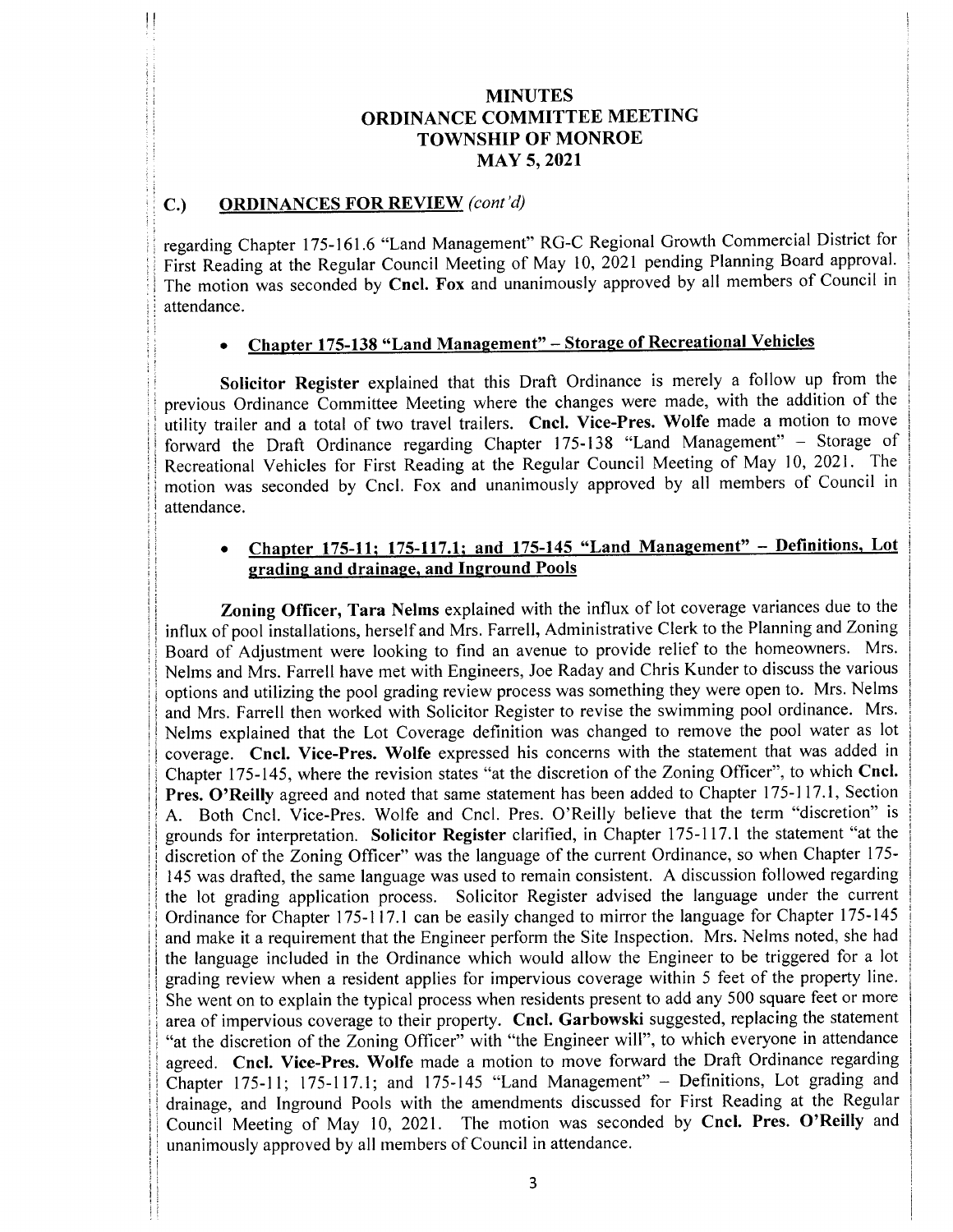### D.) MATTERS FOR DISCUSSION

# Chapter 175-89 "Land Management" - Accessory Buildings

Zoning Officer, Tara Nelms stated, after meeting with Mrs. Farrell and Solicitor Register to revamp the current Code, they feel that it is now very restrictive. She shared <sup>a</sup> copy of Berlin Township's Ordinance as an example of what her and Mrs. Farrell would like to see mimicked for the Township of Monroe. In Berlin's Ordinance, they do not limit the number of buildings, however, they do defer to lot coverage and setbacks. They researched many of the neighboring municipalities' Ordinances to find one that was the most resident friendly. Mrs. Nelms expressed her concerns with how restrictive the Draft Ordinance is, particularly the number of structures that are allowed. <sup>A</sup> discussion ensued regarding the many restrictions contained in the Ordinance. Cncl. Vice-Pres. Wolfe suggested removing the number of structures and have it read "the total combined square footage of any accessory building(s) or structure(s) shall not exceed the square footage of the principal building" to which Mrs. Nelms agreed as long as all of the other zoning requirements listed<br>are met. Solicitor Register clarified the statement should read "Any accessory buildings or Solicitor Register clarified the statement should read "Any accessory buildings or structures shall be permitted on a lot associated with a principal structure, building or use, except on qualified farmland. The total combined square footage of any accessory building(s) or structure(s) shall not exceed the square footage of the principal building." to which all members of Council in attendance agreed. A discussion ensued regarding the necessary height requirements. Cncl. Vice-Pres. Wolfe made a motion to move forward the Draft Ordinance regarding Chapter 175-138 "Land Management" — Storage of Recreational Vehicles for First Reading at the Regular Council Meeting of May 10, 2021. The motion was seconded by Cncl. Pres. O'Reilly and unanimously approved by all members of Council in attendance.

#### Cannabis Legalization

Cncl. Falcone explained the timeline required to be followed to ensure the Township properly adopts <sup>a</sup> Cannabis Ordinance. The Cannabis Committee has reviewed many other towns' Cannabis Ordinances and they found that the Township of Andover's Ordinance is the closest for what they believe will be appropriate for Monroe Township. She noted, after reviewing all of the different classes of licenses, the Township map and the zones, the Committee feels it should be<br>permitted in the commercial zones, the business parks and along the Black Horse Pike. The permitted in the commercial zones, the business parks and along the Black Horse Pike. Committee did not place a limit on anything, because they believe the companies are going to weed themselves out, as it is all about the competition. The Committee did not recommend any minimums or maximums on the lot size, as the buildings themselves are regulated by the State already. Cncl. Vice-Pres. Wolfe spoke regarding some concerns that he had after further review of other towns' Cannabis Ordinances. He stated, he wanted to ensure that it is stated in the Ordinance that the Township is to gain the 2% gross rate of the transfer tax from the Cannabis companies, to which Solicitor Register confirmed, she will add the language "the maximum permissible by the State regulations". He noted, in some of the other Ordinances, he found that there was language included which protects Council or at least provides a reason why Council is permitted to create and adopt a Cannabis Ordinance. Cncl. Vice-Pres. Wolfe noted, he would like to see some setback restrictions with schools, churches, parks and daycares listed, possibly mirror the State Statute dealing with the 2C violations. Cncl. Pres. O'Reilly questioned, if any setbacks will be included that will deal with a resident whose property backs up to a commercial zoned property. Whether they are in a commercial or industrial zone, he wants to make sure this is addressed in the Ordinance, to which Cncl. Falcone

i!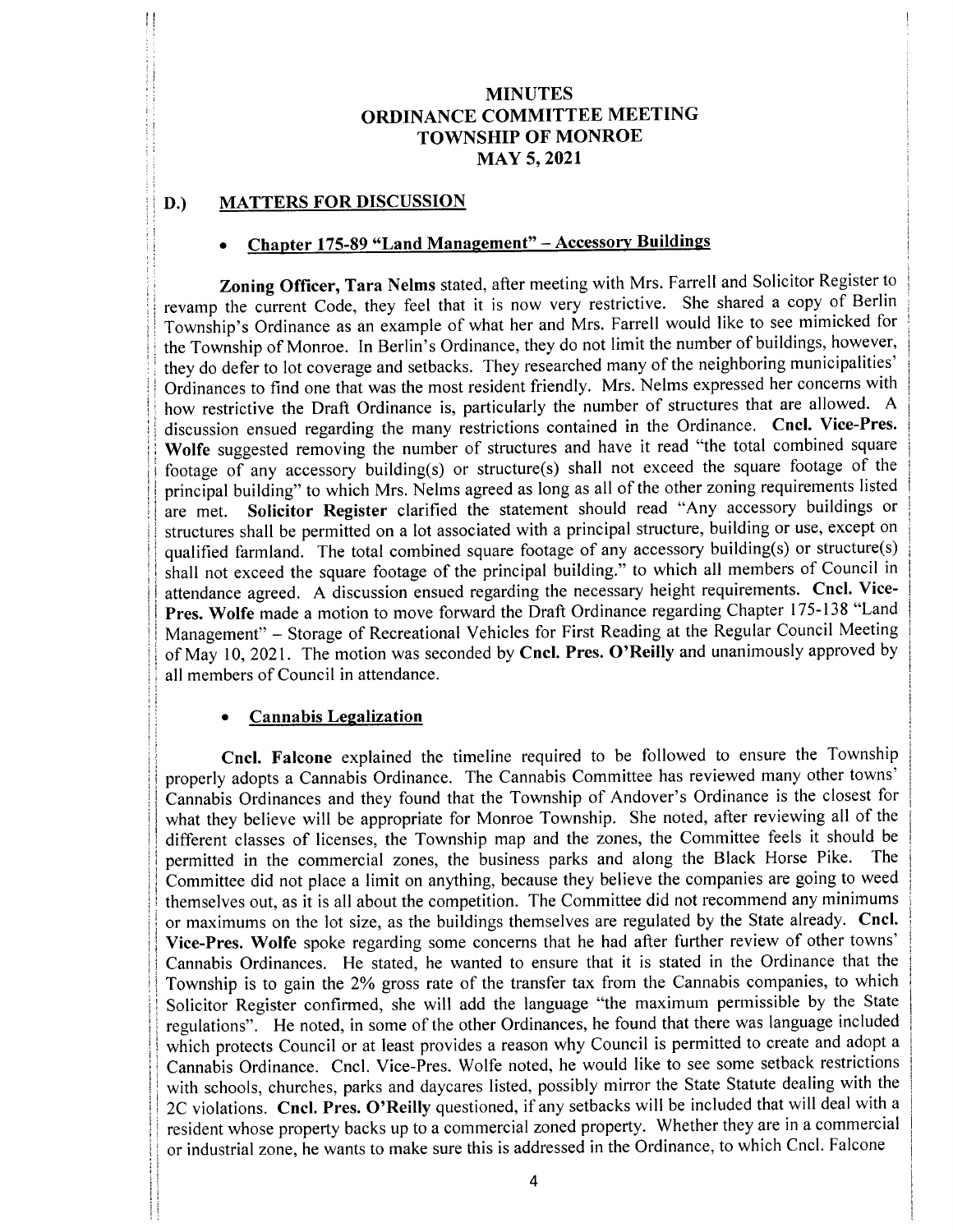#### D.) MATTERS FOR DISCUSSION (cont'd)

it

ii

agreed. A discussion ensued regarding site plan approvals and setback requirements. Cncl. Vice-Pres. Wolfe spoke regarding the hours of operation and suggested the time restrictions be similar to those of the liquor stores, which are governed by State law. He suggested that the signage requirements mimic those requirements listed in the Zoning Ordinance. Zoning Officer, Tara Nelms explained the Zoning signage requirements. Cncl. Vice- Pres. Wolfe spoke in reference to the section of the Draft Ordinance which refers to Microbusiness and the restrictions to the number of plants allowed, the square footage of the facility, asking if these are State requirements. Solicitor Register explained that the section entitled Microbusiness and the restrictions mirrors the current State Statute for Microbusiness and it can be revised to simply state the definition and remove the listed restrictions. A discussion followed regarding the State Statute, the Drug Free School Zone Map and how the property line regulations should possibly apply to the location of the Cannabis facilities and the various zones within the Township. Cncl. Pres. O'Reilly expressed his concerns with how a potential business/ company has the ability to purchase a property that does not meet the land use requirements and then ask for relief from the Planning or Zoning Board and once that relief is granted they can go back to the State showing proof of property purchase. He would like set up an application process that would engage the prospective businesses with the Township Administration and/or Council. Cncl. Garbowski suggested that the Cannabis Committee and Solicitor Register meet with Zoning Officer, Mrs. Nelms and the Township Planner prior to the next Ordinance Committee Meeting to review the Draft Ordinance. Mayor DiLucia noted, when looking at this Draft Ordinance, look at it as if it were two (2) sections, one (1) growing and two (2) distribution. He believes, in terms of any growing facilities, the Township needs to ensure the facilities have good exhaust systems in place. In terms of distribution, the Township needs to be very rigid, as to not infringe on the residents because distribution proves to be the most controversial. A discussion infringe on the residents because distribution proves to be the most controversial. ensued regarding the process potential businesses currently follow when they want to come to into the Township and what process needs to be included into the Draft Ordinance to ensure Administration/Council are able to engage with any potential businesses. Solicitor Register will contact the Township Planner and schedule a meeting for the Cannabis Committee, Zoning Officer, Planner and herself to review and finalize the Draft Ordinance prior to the next Ordinance Committee Meeting on June 2, 2021.

### E.) NEW BUSINESS - None

#### F.) OLD BUSINESS

Cncl. Fox reported, at last evening's Zoning Board of Adjustment Meeting, there were a few questions concerning the stormwater basin located at Stirling Glen. There have been quite <sup>a</sup> few resident complaints regarding the basin, what needs to be done, and the fact that it does not drain properly. Cncl. Fox has reached out to the Zoning Board of Adjustment Solicitor, Mr. Coe and once she meets with him she will be presenting it to Council for further discussion. Cncl. Falcone stated, she has received a phone call from <sup>a</sup> resident at Stirling Glen who is concerned with the elevation of the property behind the existing homes currently. She noted that the Township Engineer is scheduled to be out at Stirling Glen tomorrow to speak with some of the residents.